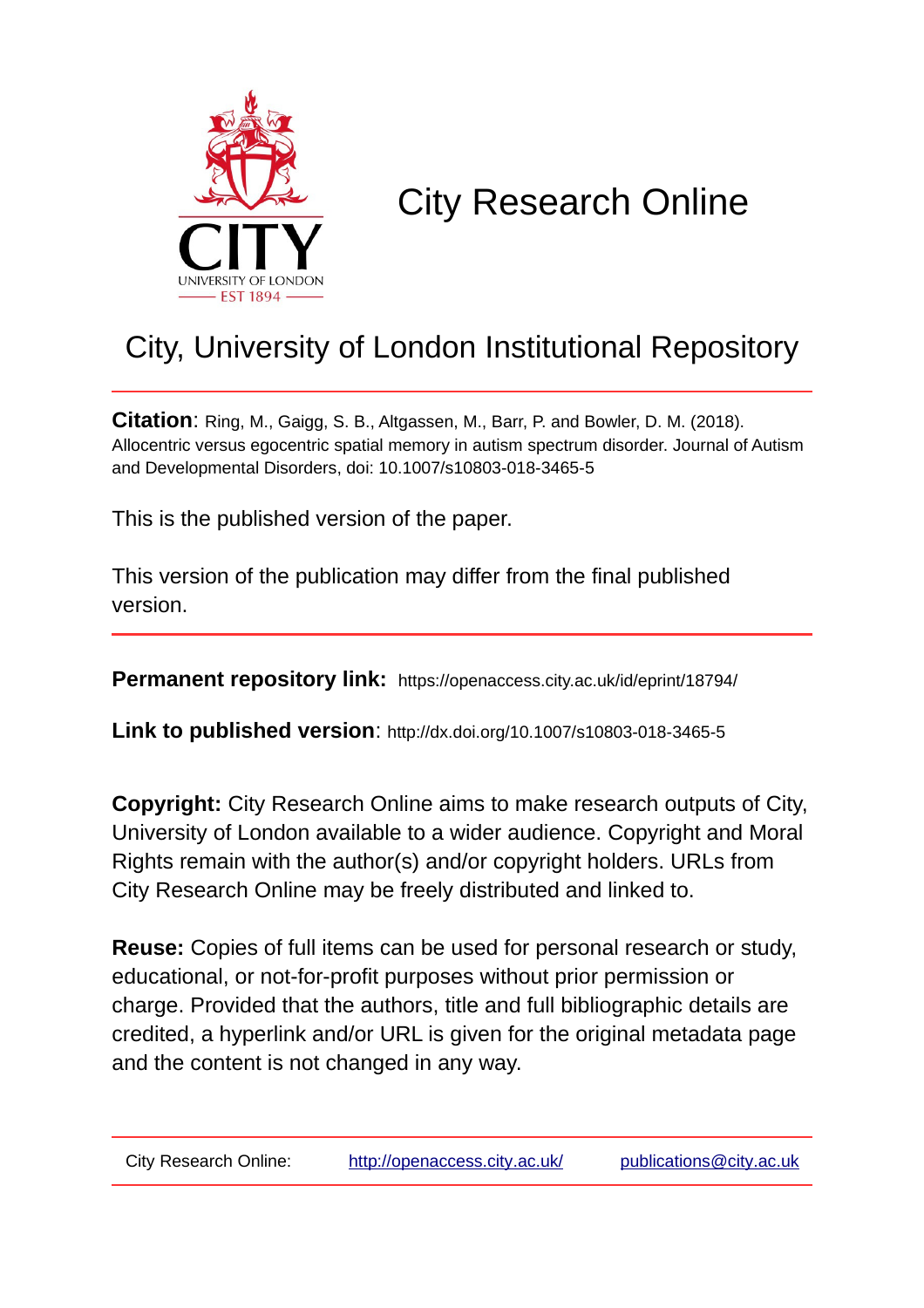#### **ORIGINAL PAPER**



# **Allocentric Versus Egocentric Spatial Memory in Adults with Autism Spectrum Disorder**

**Melanie Ring1,2 · Sebastian B. Gaigg1 · Mareike Altgassen3,4 · Peter Barr5 · Dermot M. Bowler1**

© The Author(s) 2018. This article is an open access publication

#### **Abstract**

Individuals with autism spectrum disorder (ASD) present difficulties in forming relations among items and context. This capacity for relational binding is also involved in spatial navigation and research on this topic in ASD is scarce and inconclusive. Using a computerised version of the Morris Water Maze task, ASD participants showed particular difficulties in performing viewpoint independent (allocentric) navigation, leaving viewpoint dependent navigation (egocentric) intact. Further analyses showed that navigation deficits were not related to poor visual short-term memory or mental rotation in the ASD group. The results further confirm the need of autistic individuals for support at retrieval and have important implications for the design of signposts and maps.

**Keywords** Spatial navigation · Autism spectrum disorder · Allocentric · Egocentric · Visual short-term memory · Mental rotation · Task support hypothesis

# **Introduction**

Autism spectrum disorder (ASD) is a developmental disorder that is characterised by difficulties in the areas of social interaction and communication and restricted and repetitive behaviours (American Psychiatric Association [2013](#page-9-0)). Individuals with ASD show a heterogeneous cognitive profile with a specific pattern of intact and compromised processes

**Electronic supplementary material** The online version of this article [\(https://doi.org/10.1007/s10803-018-3465-5\)](https://doi.org/10.1007/s10803-018-3465-5) contains supplementary material, which is available to authorized users.

 $\boxtimes$  Melanie Ring Melanie.ring.1@city.ac.uk

- <sup>1</sup> Autism Research Group, Department of Psychology, City, University of London, Rhind Building, Northampton Square, London EC1V 0HB, UK
- Present Address: Department of Child and Adolescent Psychiatry, Medical Faculty of the Technical University Dresden, Dresden, Germany
- <sup>3</sup> Donders Institute for Brain, Cognition and Behaviour, Radboud University Nijmegen, Nijmegen, The Netherlands
- <sup>4</sup> Department of Psychology, Technische Universität Dresden, Dresden, Germany
- <sup>5</sup> Department of Psychology, City, University of London, London, UK

in memory (Boucher and Bowler [2008](#page-9-1); Boucher et al. [2012](#page-9-2)). Rote memory, which is the ability to learn material without understanding its meaning, was found to be a strength of individuals with ASD (e.g. Hermelin and O`Connor [1975](#page-10-0)). Spared performance was also reported in tests measuring priming (Bowler et al. [1997](#page-9-3)), immediate cued recall (e.g. Mottron et al. [2001\)](#page-10-1) and recognition memory (e.g. Farrant et al. [1998](#page-10-2)). Given that these procedures provide more support at test, Bowler et al. ([1997](#page-9-3)) proposed the 'task support hypothesis' stating that ASD individuals show less difficulties when they can rely on external sources of support (e.g. recognition rather than free recall of items; Bowler et al. [2004,](#page-9-4) [2015](#page-9-5); Gaigg et al. [2008](#page-10-3); Minshew et al. [1992](#page-10-4); Mottron et al. [2001;](#page-10-1) Toichi and Kamio [2003\)](#page-11-0). Bowler et al. ([2011\)](#page-9-6) in their *relational binding account* have argued that the reason for this difficulty on unsupported test procedures is a reduced capacity for relational binding in ASD, i.e. difficulties linking elements of experience to one another or to their spatial or temporal context to form a coherent episodic representation in order to enable flexible retrieval of that information. These relational binding difficulties become apparent when ASD participants are asked to remember the context of an item presentation, for example temporal (e.g. Bennetto et al. [1996;](#page-9-7) Bigham et al. [2010;](#page-9-8) Gaigg et al. [2014;](#page-10-5) Minshew and Goldstein [1993;](#page-10-6) Ring et al. [2016](#page-10-7)), spatial (e.g. Bowler et al. [2014](#page-9-9), [2004;](#page-9-4) Cooper et al. [2015](#page-10-8); Ring et al. [2015,](#page-10-9) [2016](#page-10-7);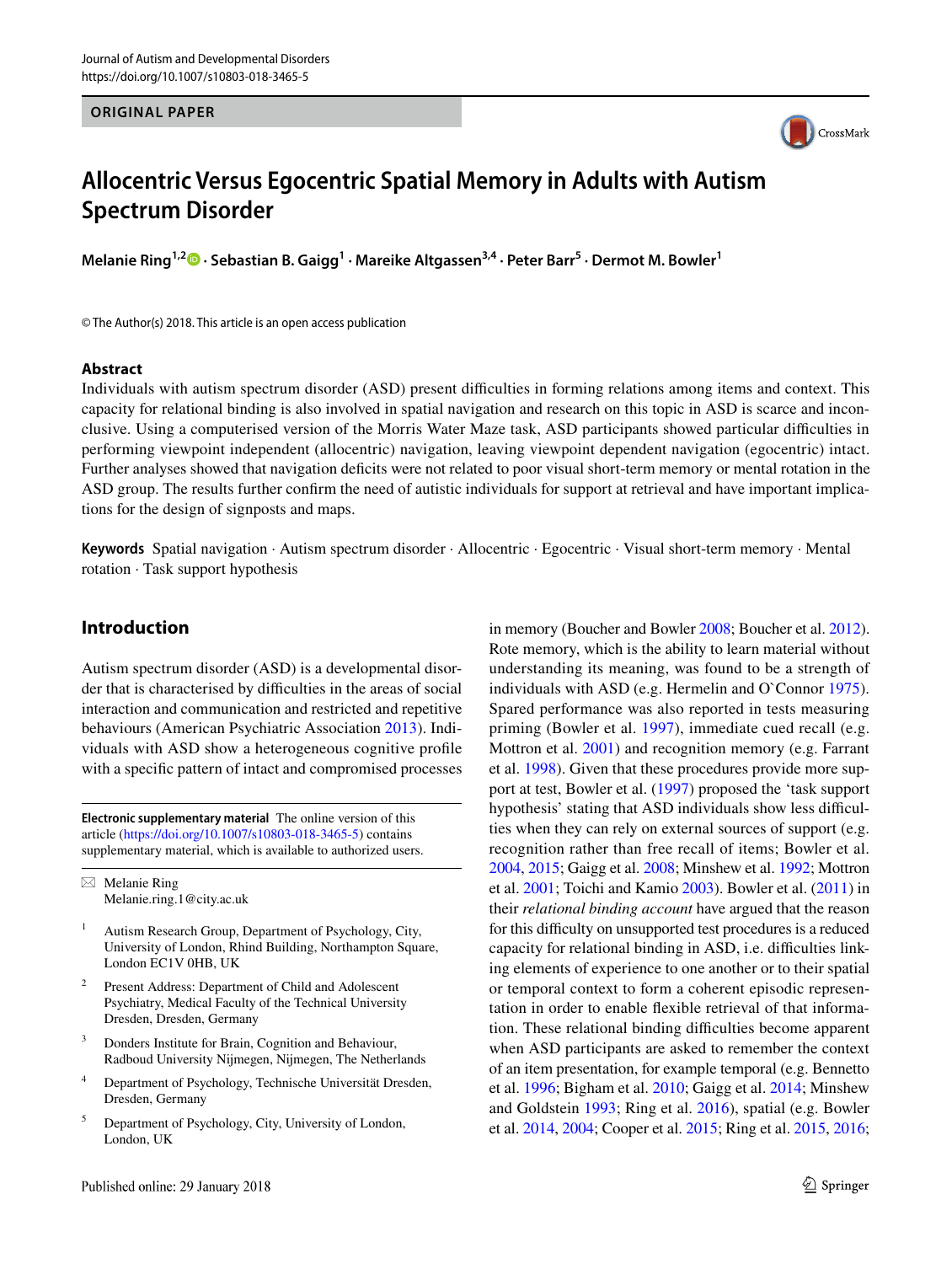Semino et al. [2017](#page-10-10)) or other types of context information (e.g. Hala et al. [2005;](#page-10-11) Lopez and Leekam [2003](#page-10-12); Maister et al. [2013](#page-10-13); O'Shea et al. [2005](#page-10-14)).

Another capacity that is reliant on relational binding is spatial navigation. One way for spatial navigation to be successful is that one needs to create an abstract map representation of the environment which depicts the relation among goal location, object cues and travel direction in the environment. Neurologically, relational binding has been demonstrated as a capacity of the hippocampus (Eichenbaum [2004](#page-10-15); Opitz [2010\)](#page-10-16) and also spatial navigation has been shown to be at least in part dependent on the hippocampus (e.g. Bohbot et al. [2004](#page-9-10)). In particular, allocentric navigation or "shifted view-point representation" refers to navigation dependent on the processing of the relations among goal and landmarks independent of a single view-point and is regulated through the (right) hippocampus (Bohbot et al. [2004](#page-9-10)). Egocentric navigation or "same view-point representation" on the other hand describes navigation using the self as a reference for navigating a route and is regulated through the caudate nucleus (e.g. Bohbot et al. [2004](#page-9-10); Hartley et al. [2004\)](#page-10-17). Following the relational binding account, one would expect specific difficulties with allocentric navigation in ASD, yet few studies have examined this issue.

Investigating processes like memory and spatial navigation in ASD is important since they can give hints to the aetiology of the disorder through comparison with patient populations with other disorders such as amnesia (Feigenbaum and Morris [2004](#page-10-18)). In addition, difficulties in memory and spatial navigation impact on an individuals' way to cope with the demands of daily life and ultimately affect their quality of life, which has been reported to be reduced in ASD (e.g. Gilotty et al. [2002;](#page-10-19) Liss et al. [2001](#page-10-20); Van Heijst and Geurts [2015](#page-11-1)). Previous studies of spatial navigation in ASD show inconsistent results, with two studies reporting no differences between groups (Edgin and Pennington [2005](#page-10-21); Caron et al. [2004\)](#page-9-11), one study finding an overall navigation difficulty in ASD (Lind et al. [2013](#page-10-22)), and two studies finding specific difficulties in allocentric conditions (Prior and Hoffmann [1990;](#page-10-23) Lind et al. [2014\)](#page-10-24), which is what would be predicted following the relational binding account (Bowler et al. [2011\)](#page-9-6). It is important to note that only two of these earlier studies compared allocentric and egocentric conditions within one study (Lind et al. [2013](#page-10-22), [2014\)](#page-10-24). The paradigm used by Lind et al. [\(2013](#page-10-22), 2014) presented participants with target objects on a virtual island that participants were asked to navigate to. In an egocentric/visible condition, locations of target objects were marked by flags, whereas in an allocentric condition, participants had to relocate the objects without the flags. For this task, one could argue that presenting participants with flags as cues to the hidden objects can be seen as task support and since people with ASD typically perform better on supported tasks (e.g. Bowler et al. [1997,](#page-9-3) [2004](#page-9-4)), this may have been the reason for their better performance on the visible trials. The present study was designed to address this gap in the existing literature by equating egocentric and allocentric conditions on their relational binding requirements.

In order to systematically compare adults with and without ASD on allocentric and egocentric spatial navigation, we adapted a computerized version of the Morris Water Maze, in which participants were asked to find a hidden platform in a virtual swimming pool, which was surrounded by object cues (Feigenbaum and Morris [2004](#page-10-18)). One of the previous spatial navigation studies in ASD referred to above also used a water maze paradigm (Edgin and Pennington [2005](#page-10-21)). However, the results of that study are inconclusive because the authors tested participants only with a place learning condition, i.e., testing simple spatial memory that enabled the use of allocentric as well as egocentric processing (Burgess [2006](#page-9-12)). As a consequence, ASD participants may have compensated for potential allocentric problems by using intact egocentric processing. To overcome this issue, the improved design by Feigenbaum and Morris ([2004\)](#page-10-18) was employed in the current study, which is described in detail in what follows. After a familiarisation phase called place learning, where object cues, platform location and the participant stayed in the same position across a number of trials, allocentric and egocentric conditions were presented in which either object cues or the participant changed their position. In the allocentric condition, the object cues and the platform position were fixed, however, the participant moved around the screen keeping the relations among platform location and cues constant. In the egocentric condition, the platform and the participant stayed in the same position but the object cues changed position to disturb allocentric processing. Feigenbaum and Morris tested 14 patients with a right unilateral temporal lobectomy (RTL), 16 patients with a left sided one (LTL), and 16 healthy control participants on this task and found that only the RTL group showed impaired performance in the allocentric condition. In the current study, two additional conditions (allocentric and egocentric 2) were added to control for the possibility that group differences in the Feigenbaum and Morris study resulted from differences in task features between the allocentric and egocentric conditions whereby in one condition the person moved (allocentric 1) and in the other condition the platform moved (egocentric 1). In the two added conditions, either the participant moved together with the platform position (allocentric 2) or the platform moved with the objects and the participant stayed in the same position (egocentric 2). In addition, we extended the number of trials on each task from 8 to 16 to enable better learning of the platform position. This takes into consideration that ASD individuals might need more repetitions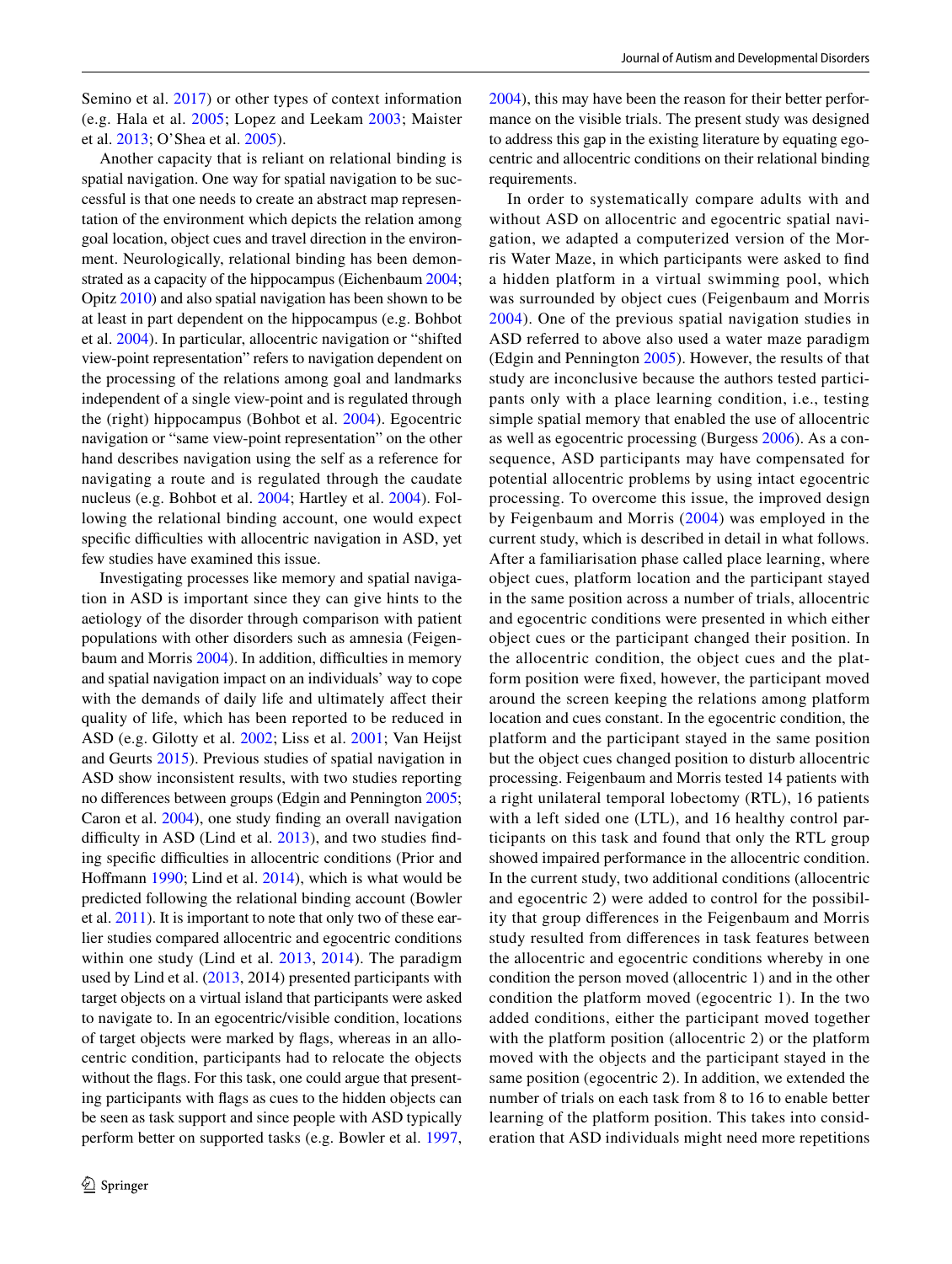to reach the same performance level as TD individuals (see Bowler et al. [2008\)](#page-9-13). Finally, we implemented place learning as the first condition, followed by the allocentric and egocentric conditions in counterbalanced order across participants. Feigenbaum and Morris [\(2004\)](#page-10-18) always asked participants to perform place learning followed by the allocentric condition, which was then followed by another place learning and the egocentric condition, which may have resulted in unwanted order effects.

Similarly to Feigenbaum and Morris ([2004](#page-10-18)), we expected that participants in both groups would show learning across trials for all conditions and that adults with ASD would show particular difficulties in allocentric navigation, leaving egocentric navigation intact. Further, we expected a similar pattern of results for the two added conditions with individuals with ASD showing difficulties in allocentric 2 but not egocentric 2 compared to the TD group. In addition to the Morris Water Maze task, three tasks to assess participants' visual short-term memory and mental rotation were administered (Feigenbaum and Morris [2004](#page-10-18)). This was to explore whether people with ASD show difficulties with the temporary storage and manipulation of spatial information per se, which would point to additional difficulties related to functions based outside the hippocampus, for example involving parietal brain regions (Silk et al. [2006;](#page-10-25) Tadi et al. [2009;](#page-11-2) Zacks [2008\)](#page-11-3). Following the relational binding account (Bowler et al. [2011\)](#page-9-6), we did not expect differences between groups on tests of visual short-term memory and mental rotation.

# **Methods**

#### **Participants**

Sample size was determined by reference to previous studies of this kind and via power calculation. Feigenbaum and Morris [\(2004](#page-10-18)) included 14–16 participants in each of their three groups of participants. In addition, power calculation using G\*Power (Faul et al. [2007\)](#page-10-26) showed that 16 participants in each group would be needed to find the predicted between-group difference in allocentric navigation with an effect size of  $\eta_p^2 = 0.10$  and a power of 0.95. To increase statistical power because of the heterogeneity of ASD samples, 26 individuals with ASD (23 men,  $M_{\text{age}} = 38.81$  years, age range 24–63 years) and 26 TD individuals (18 men,  $M_{\text{age}}$  $= 42.12$  years, age range 22–61 years) took part. Groups were matched on gender,  $X^2 = 2.88$ ,  $p = .09$ , chronological age (CA), Verbal Intelligence Quotient (VIQ), Performance IQ (PIQ) and Full-scale IQ (FIQ) as measured by the third edition of the Wechsler Adult Intelligence Scale (WAIS- $III<sup>UK</sup>$ ; The Psychological Corporation [2000](#page-11-4); see Table [1](#page-3-0)). Participants were randomly selected from a panel of over 50 individuals with whom the Autism Research Group is in regular contact. Initially, the panel was created through advertisements in newspapers, job agencies, contacts to selfhelp groups for individuals with ASD and word of mouth. In addition, TD participants were recruited through newspaper advertisements. ASD individuals were all diagnosed by experienced clinicians according to DSM-IV-TR criteria

<span id="page-3-0"></span>

|             | <b>Table 1</b> Descriptive statistics |
|-------------|---------------------------------------|
|             | for individuals with autism           |
|             | spectrum disorder (ASD) and           |
|             | typically developing (TD)             |
| individuals |                                       |

| Measure                 |                  | ASD(23m, 3f) |       | TD(18m, 8f) |      | $\boldsymbol{p}$ | Cohen's $d$ |
|-------------------------|------------------|--------------|-------|-------------|------|------------------|-------------|
|                         | $\boldsymbol{M}$ | SD           | M     | SD          |      |                  |             |
| Age (years)             | 38.81            | 11.82        | 42.12 | 12.14       | 1.00 | .32              | .28         |
| VIQ <sup>a</sup>        | 109              | 16.6         | 111   | 16.3        | .54  | .59              | .15         |
| PIQ <sup>b</sup>        | 108              | 19.6         | 107   | 17.6        | .22  | .83              | .06         |
| FIQ <sup>c</sup>        | 110              | 18.7         | 110   | 17.9        | .18  | .86              | .05         |
| $ADOS-Cd$               | $2.74(0-5)$      | 1.39         |       |             |      |                  |             |
| $\rm{ADOS}\text{-}RSIe$ | $6.74(3-13)$     | 2.96         |       |             |      |                  |             |
| ADOS-Total <sup>f</sup> | $9.48(3-17)$     | 3.72         |       |             |      |                  |             |
| $ADOS-Ig$               | $1.19(0-2)$      | .60          |       |             |      |                  |             |
| $ADOS-SBh$              | $1.41(0-5)$      | 1.30         |       |             |      |                  |             |

<sup>a</sup>Verbal IQ (WAIS-III<sup>UK</sup>)

<sup>b</sup>Performance IQ (WAIS-III<sup>UK</sup>)

 $\mathrm{c}$ Full-scale IQ (WAIS-III<sup>UK</sup>)

d ADOS—communication subscale

e ADOS—Reciprocal social interaction subscale

f ADOS total score − communication+reciprocal social interaction

g ADOS—imagination/creativity subscale

hADOS—stereotyped behaviours and restricted interests. ADOS scores are presented with range in brackets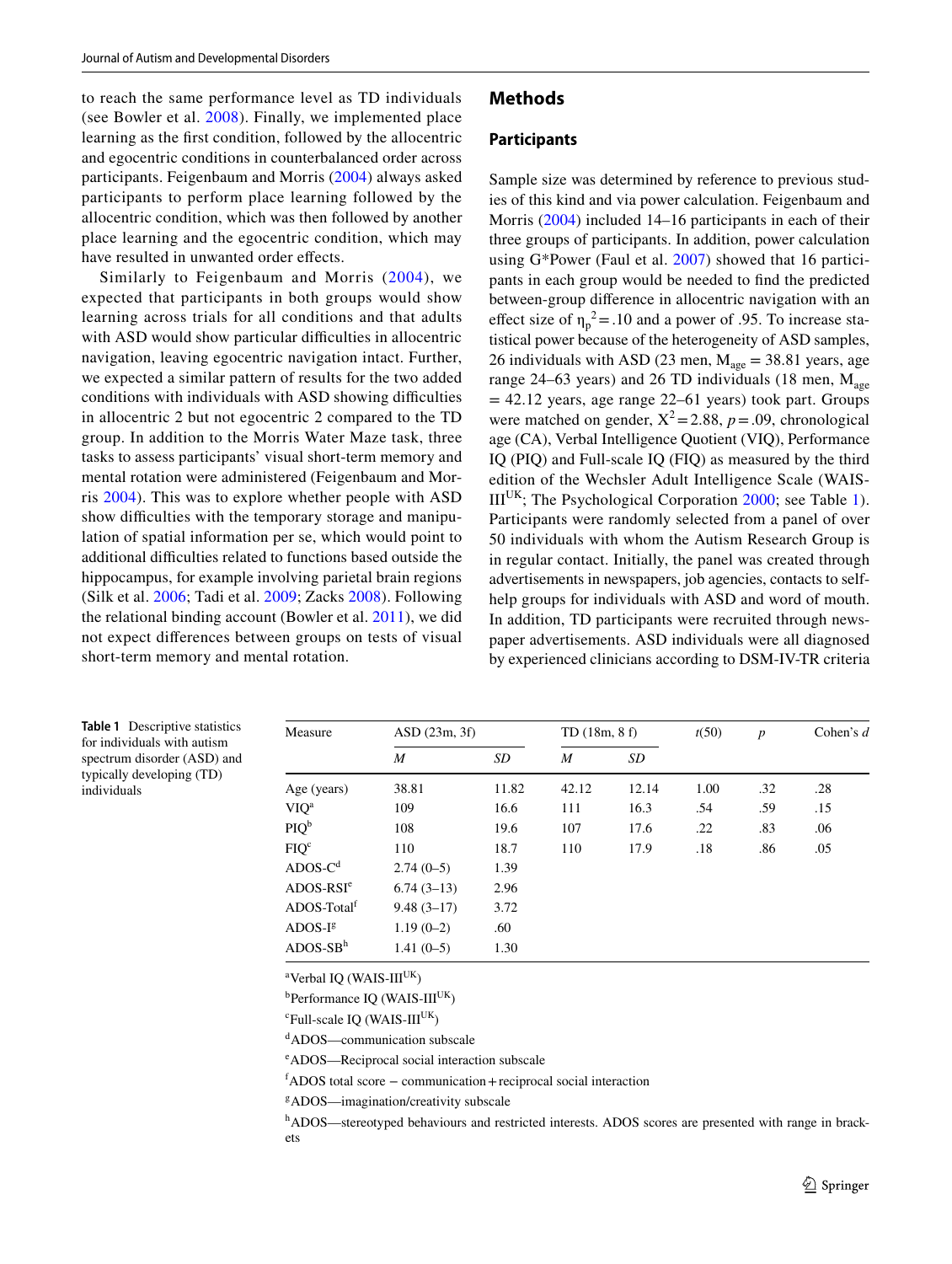(American Psychiatric Association [2000](#page-9-14)) prior to the study. In addition, 23 of these individuals were available to take part in an assessment with the Autism Diagnostic Observation Schedule (ADOS; Lord et al. [1989\)](#page-10-27) done by researchers trained to research reliability standards on this instrument (for ADOS scores, see Table [1\)](#page-3-0). TD individuals were only included in the study if they were free of psychotropic medication and had no personal or family history of neuropathology or psychiatric illnesses. All participants were born in the UK and spoke English as their mother tongue. Informed consent was obtained from all individuals before taking part, they were paid standard university rates for their participation and their travel costs were paid for. The experimental procedures outlined below adhere to the ethical guidelines set out by the British Psychological Society and were approved by City, University of London's Research Ethics Committee.

# **Materials and Procedure**

Participants were tested individually and testing took about 1.5 h. The order of tasks was counterbalanced across participants, with the ASD and TD members of each matched pair receiving the same order. Visual short-term memory and mental rotation tests were either given before or after the Water Maze task, which was counterbalanced across participants.

### **Spatial Navigation Task**

A computerized version of the Morris Water Maze written in Microsoft Visual Basic 6 was used to measure spatial navigation. This was an adaptation of Feigenbaum and Morris' task ([2004\)](#page-10-18). The task was presented on a 19″ touch-sensitive screen [\(http://www.elotouch.com/Products/LCDs/1939L/](http://www.elotouch.com/Products/LCDs/1939L/)), which was placed horizontally on a table located in a soundproof room. The table was surrounded by a small area, which was separated from the rest of the room by beige curtains placed on the ceiling and hanging from the ceiling forming a little cubicle to reduce the influence of external distracters or cues such as windows or features on the walls within the room to guide navigation. During the task, participants were asked to stand around the table looking down on the screen and to place their finger on it. There was sufficient space in the cubicle to allow participants to walk around the horizontal screen according to the task instructions. During task performance, room lights were turned off so that the only visible light came from the screen. This further reduced the influence of features in the room. On each trial, participants were presented with a virtual swimming pool environment. The display included a blue circle area representing the water in the pool, which was surrounded by an orange wall representing the wall around the pool. Outside the pool, a green area was presented representing grass growing around the pool area. On the grass, four objects were displayed in each corner of the screen, namely a chair, a life ring, a towel and a beach ball (see Fig. [1\)](#page-4-0). The starting point, the location where participants were supposed to put their finger before moving it in the pool area, was indicated by a red dot on the orange wall around the swimming pool. On every trial, participants were asked to move their finger across the blue pool area until the platform appeared, which was represented by a brown box.

Participants were told that their task was to work out and learn the shortest way towards a hidden platform in the pool over several trials starting at the starting point and moving their finger across the blue space without lifting it from the screen and without crossing the orange perimeter line until the hidden platform appeared. The position of the participant's finger was recorded during the entire experiment. After three practice trials during which participants learned how to use the touch-sensitive screen, participants were first presented with the place learning block and then with the 2 *allocentric* and the 2 *egocentric* blocks. Blocks were presented in counterbalanced order across participants with two individuals of a matched pair (one ASD and one TD person with similar IQ) performing the same order.

The starting point changed position on the orange wall in a random order. Each block consisted of 16 trials each lasting 60 s. If a participant could not find the platform within 60 s in one trial, a time out message together with the platform appeared on the screen and the participant was asked to move their finger to the platform. Each trial was followed by a distracter task, which consisted of a series of 12 blue circles ('bubbles') that appeared one after the other at random locations on a black screen and the participant was asked to 'burst' the bubbles by touching them. Measures taken were path length, time to find the target, path angle and percentage of time in the target quadrant. The target quadrant was defined as the quadrant where the participants' path entered

<span id="page-4-0"></span>

**Fig. 1** Example of the screen used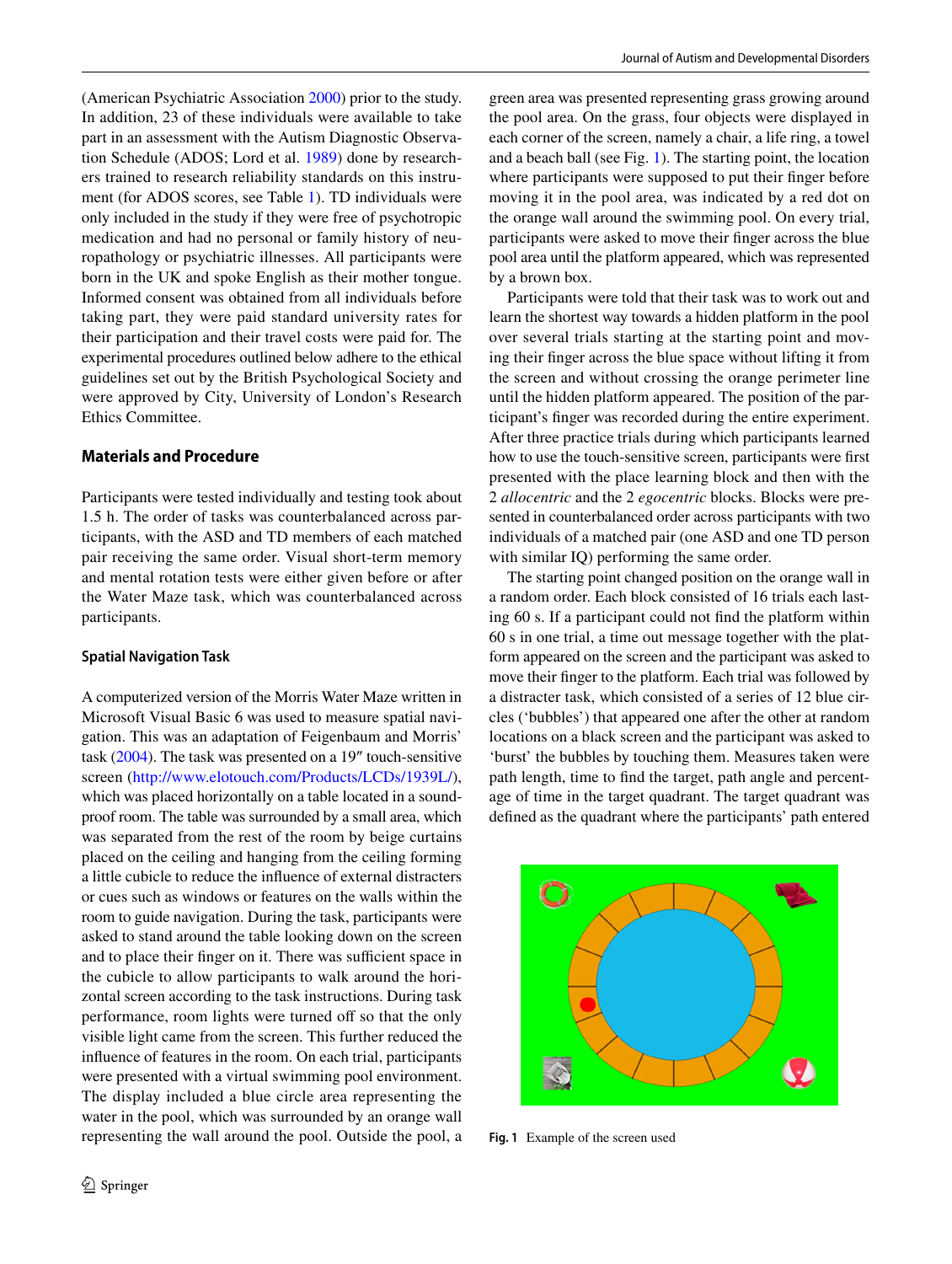the platform. Control measures taken were: out of pool times (number of times participants left the pool area), finger lift times (number of times participants lifted the finger from the screen), time out times (number of times participants did not reach the target within 60 s), time before first movement (time from touching the starting point until the first movement in the pool area), and the duration of the distracter task (time for distracter task).

*Place learning* served as a control condition without any systematic manipulations taking place. The platform, the object cues and the participant stayed in the same location across the 16 trials of the task.

In the *allocentric 1* condition (original), the platform and the object cues were presented in the same locations across the 16 trials but the participant had to move to another side of the table after every trial in a fixed randomized order. The direction of movement was indicated by an arrow on the screen and the phase 'Please move to this side'. The movement could be 90 (in both directions) or 180° and it was used to disrupt egocentric processing.

The *egocentric 1* condition (original) was designed to disturb allocentric processing in that the platform and the participant stayed in the same position across the 16 trials, but the object cues rotated in a fixed randomized order after every trial. Again, the movement could be 90° (in both directions) or 180°. The participant, however, did not see the objects rotate; the objects were only presented in their new rotated order to the participant.

In the *allocentric 2* condition, participants stayed in the same position but the platform moved with the objects so that the relations among platform and objects stayed the same. This was to disrupt egocentric processing. The movement was 90° (in both directions) or 180°.

In *egocentric 2*, allocentric processing was disrupted in that the objects stayed in their same positions and did not relate to the platform position. The platform moved with the participants' position, so that the relation between platform and participants position stayed the same.

#### **Visual Short‑Term Memory and Mental Rotation**

To measure participants' visual short-term memory, a version of the *Brooks matrix task* (Brook [1967\)](#page-9-15) was used. Participants were presented with sentences describing spatial relations of numbers in a grid. The grid was a  $4 \times 4$  matrix with 16 squares. The sentences were formulated as prompts describing in which cells of the grid which numbers were to be put to encourage mental imagery of the numbers in the grid cells. Participants were asked to repeat the sets of sentences verbatim (e.g. 'In the starting square put a 1. In the next square up put a 2.'). The task started with sets of two sentences describing the positions of two numbers in the grid. The last sets included eight sentences. Participants

were given three trials at every level and the task stopped if they had got three trials wrong at one level or completed all eight levels. Dependent variables were the maximum level achieved (2–8), the number of correct trials (up to 24) and the number of trials attempted (up to 24).

#### **Mental Rotation**

Participant's ability for mental rotation was assessed with the *Manikin Task* (Ratcliff [1979](#page-10-28); see also: Acker and Acker [1982](#page-9-16)) and the *Mental Rotations test* (Peters et al. [1995\)](#page-10-29). The *Manikin Task* was adapted with E-Prime software ([http://](http://www.SciencePlus.nl/E-Prime) [www.SciencePlus.nl/E-Prime\)](http://www.SciencePlus.nl/E-Prime) for presentation on a 15″ screen. Participants` task was to indicate if the depicted little man on the screen was holding a black disc in *his* left or in *his* right hand. The man was presented with his front or back to the participant as well as right way up or standing on his head. Measures of performance were reaction time and accuracy. Before and after this task, participants' were asked to complete a control task to assess their ability to make simple left/right judgements (see Ratcliff [1979](#page-10-28); Acker and Acker [1982](#page-9-16)). In that task, participants were presented with two circles on the screen (one black and one white), which were separated by a horizontal black line and they were asked to indicate as quickly as possible if the black circle was presented on the right or the left side of the horizontal line.

In the *Mental Rotations task*, (version A from Peters et al. [1995,](#page-10-29) paper and pencil test) participants were presented with 3D objects made from ten blocks, presented from different angles and their task was to pick two out of four figures that matched a target figure. Dependent measures were the sum of credits (1 credit for 2 correct stimulus figures for an item, no credit was given if the participant chose one incorrect figure that did not match the target figure) and the number of trials attempted (out of 24).

# **Results**

The data were analysed using Chi-Squared test for nominal data, t-tests, repeated measures ANOVAs, point biserial and bivariate correlations. If the Sphericity assumption was violated, Greenhouse-Geisser correction (GG) was applied. In the case of significant differences, Bonferroni-corrected post hoc tests were conducted. The significance level was set at .05 for all tests.

### **Spatial Navigation—Morris Water Maze**

All data are presented in Table [2.](#page-6-0) In addition, to show learning over trials for the different conditions, Figure S1 in the supplementary materials presents heat maps showing a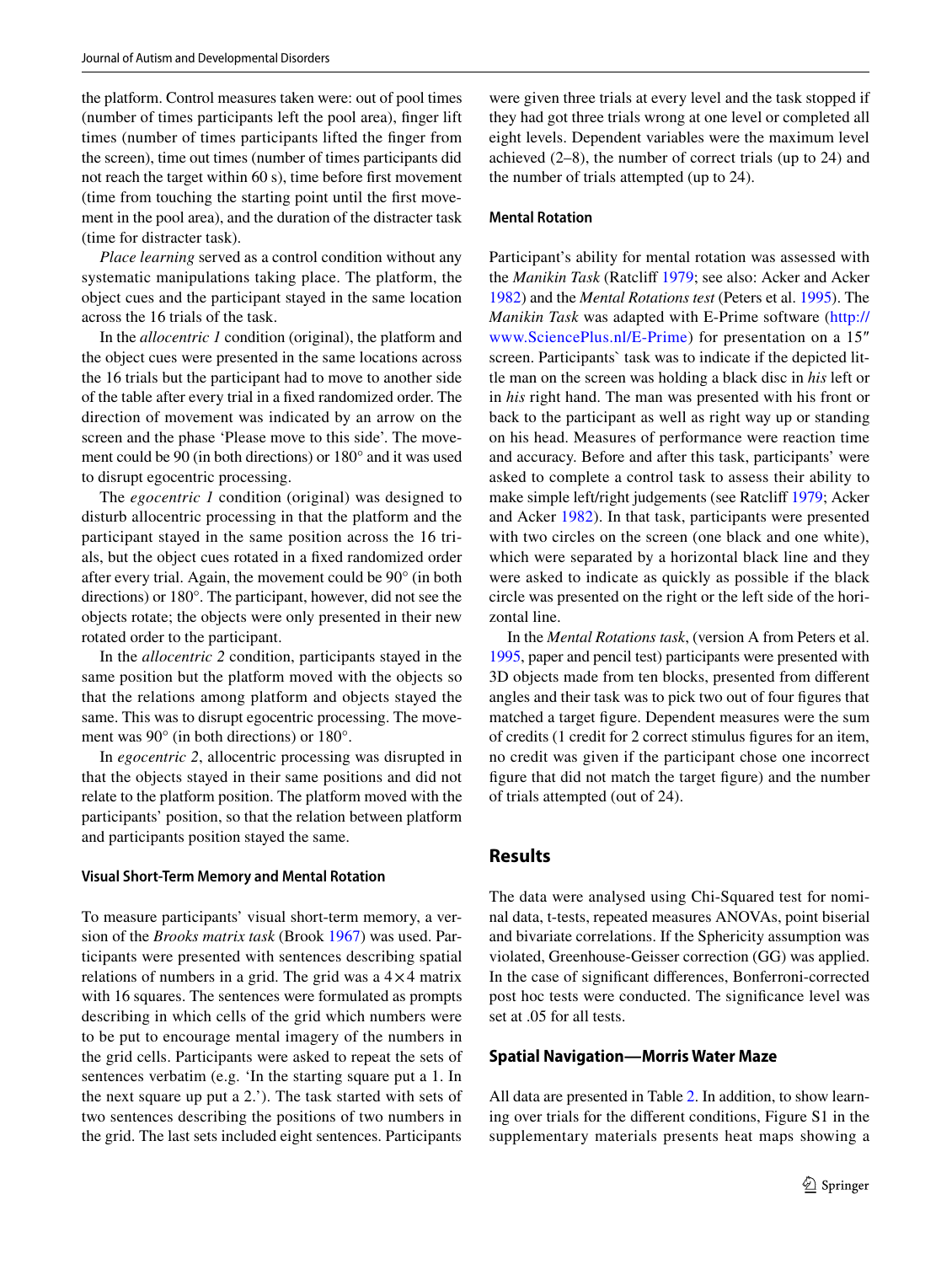<span id="page-6-0"></span>**Table 2** Percentage of time in target quadrant for place learning, allocentric 1, egocentric 1 (original conditions), allocentric 2 and egocentric 2 (added conditions) for individuals with autism spectrum disorder (ASD) and typical development (TD)

| Condition                                                                      | ASD.                                  |       | TD             |       | Total          |       |
|--------------------------------------------------------------------------------|---------------------------------------|-------|----------------|-------|----------------|-------|
|                                                                                | $M$ (range)                           | SD    | $M$ (range)    | SD    | $M$ (range)    | SD    |
| Place learning                                                                 | $44.28(0-100)$                        | 34.31 | $48.51(0-100)$ | 35.51 | $46.39(0-100)$ | 34.96 |
| Allocentric 1 (quadrant 4)                                                     | $28.87(0-100)$                        | 29.74 | $34.46(0-100)$ | 32.17 | $31.67(0-100)$ | 31.09 |
| Egocentric 1 (quadrant 2)                                                      | $37.57(1-100)$                        | 32.79 | $36.93(0-100)$ | 31.32 | $37.25(0-100)$ | 32.05 |
| Total                                                                          | $33.22(0-100)$                        | 31.59 | $35.70(0-100)$ | 31.75 | $34.46(0-100)$ | 31.68 |
| Allocentric 2                                                                  | $35.75(0-100)$                        | 28.88 | $36.09(0-100)$ | 29.29 | $35.92(0-100)$ | 29.07 |
| Egocentric 2                                                                   | $27.96(1-100)$                        | 26.58 | $29.86(0-100)$ | 28.12 | $28.91(0-100)$ | 27.36 |
| Total                                                                          | $31.86(0-100)$                        | 28.01 | $32.98(0-100)$ | 28.86 | $32.42(0-100)$ | 28.43 |
| Percentage of time in target quadrant<br>Percentage of time in target quadrant | Percentage of time in target quadrant |       |                |       |                |       |

comparison of the paths for each group between the first and the last trial of every condition. All analyses presented here focus on the percentage of time spent in the target quadrant as this is seen as the most suitable measure for this kind of analysis. The data on all other measures including control measures for allocentric and egocentric conditions are presented in the supplementary materials and Tables S1–S3.

# **Place Learning**

Place learning was used to ensure that participants in both groups were able to use the equipment properly and that they show learning over trials. The data were analysed using a 2 (Group [ASD, TD])  $\times$  16 (Trial [1–16]) repeated measures ANOVA, which showed a significant main effect of *Trial*,  $F(8.55, 427.52) = 40.30, p < .0001, \eta_p^2 = .45, GG.$  No Group main or Group  $\times$  Trial interaction effects were significant,  $F_{\text{max}} < 1.66$ ,  $p_{\text{min}} > .20$ ,  $\eta_{\text{p}}^2_{\text{max}} < .04$ , confirming similar learning across trials for both groups. Similar results were found when analysing the data for the three other measures (path length, time to target, path angle, see Table S1).

# **Allocentric 1 vs. Egocentric 1**

The data were analysed using a 2 (Group [ASD, TD])  $\times$ 16 (Trial  $[1-16]$ )  $\times$  2 (Condition [allocentric, egocentric]) repeated measures ANOVA. Next to a significant main effect of *Trial, F*(8.92,446.23) = 88.31,  $p < .0001$ ,  $\eta_p^2 = .64$ , GG, as well as a significant *Trial* × *Condition* interaction,  $F(8.05,402.54) = 74.70, p < .0001, \eta_p^2 = .60$ , there was also a significant main effect of *Condition, F*(1,50) = 13.18,  $p < .001$ ,  $\eta_p^2 = .21$ , showing that percentage of time spent in the target quadrant increased and was higher for the egocentric compared to the allocentric condition for most trials. A significant *Group*  $\times$  *Condition* interaction,  $F(1,50) = 4.10$ ,  $p < .05$ ,  $\eta_p^2 = .08$ , showed that the ASD group spent a shorter percentage of time in the target quadrant compared to the TD group in the allocentric ( $p < .05$ , Cohen's  $d = .59$ ) but not the egocentric condition (*p*=.82, Cohen's *d*=.06). There was

no significant main effect of Group,  $F(1,50) = 1.20$ ,  $p = .28$ ,  $\eta_p^2 = .02$ ,

# **Allocentric 2 vs. Egocentric 2**

The data were analysed using a 2 (Group [ASD, TD])  $\times$  16 (Trial  $[1-16]$ ) × 2 (Condition [allocentric 2, egocentric 2]) repeated measures ANOVA. There was a significant main effect of *Condition, F*(1,50)=28.54, *p* = .00,  $\eta_p^2$  = .36, with a higher percentage of time spent in the target quadrant for the allocentric 2 compared to the egocentric 2 condition. However, this was the case for both groups as there was no main effect of Group,  $F(1,50) = .28$ ,  $p = .60$ ,  $\eta_p^2 = .01$ , or Group  $\times$ Condition interaction,  $F(1,50) = .36$ ,  $p = .55$ ,  $\eta_p^2 = .01$ .

Because of the slight difference in the number of men and women in each group who participated in the task and previous reports of TD women performing worse than men at spatial navigation (Astur et al. [2004\)](#page-9-17), we investigated how gender might have affected the results of the current study. Point biserial correlation analyses showed that there were significant positive relations between gender and performance on the allocentric 1 ( $r = .32$ ,  $p = .02$ ) and the allocentric 2 ( $r = .37$ ,  $p = .008$ ) conditions indicating that women performed better than men in both allocentric conditions. There were no significant relations between gender and either of the egocentric conditions ( $r_{\text{max}} < .14$ ,  $p_{\text{min}} >$ .34) making it unlikely that the slight difference in gender between groups may have hindered the detection of a between-group difference in performance on the egocentric conditions. In addition, including gender as a covariate in an ANCOVA repeating the analyses reported above showed that the direction of results stayed the same.

### **Visual Short‑Term Memory and Mental Rotation**

The data are presented in Table [3](#page-7-0), and they were analysed using independent samples t-tests. There were no significant differences in any of the measures for any of the tasks.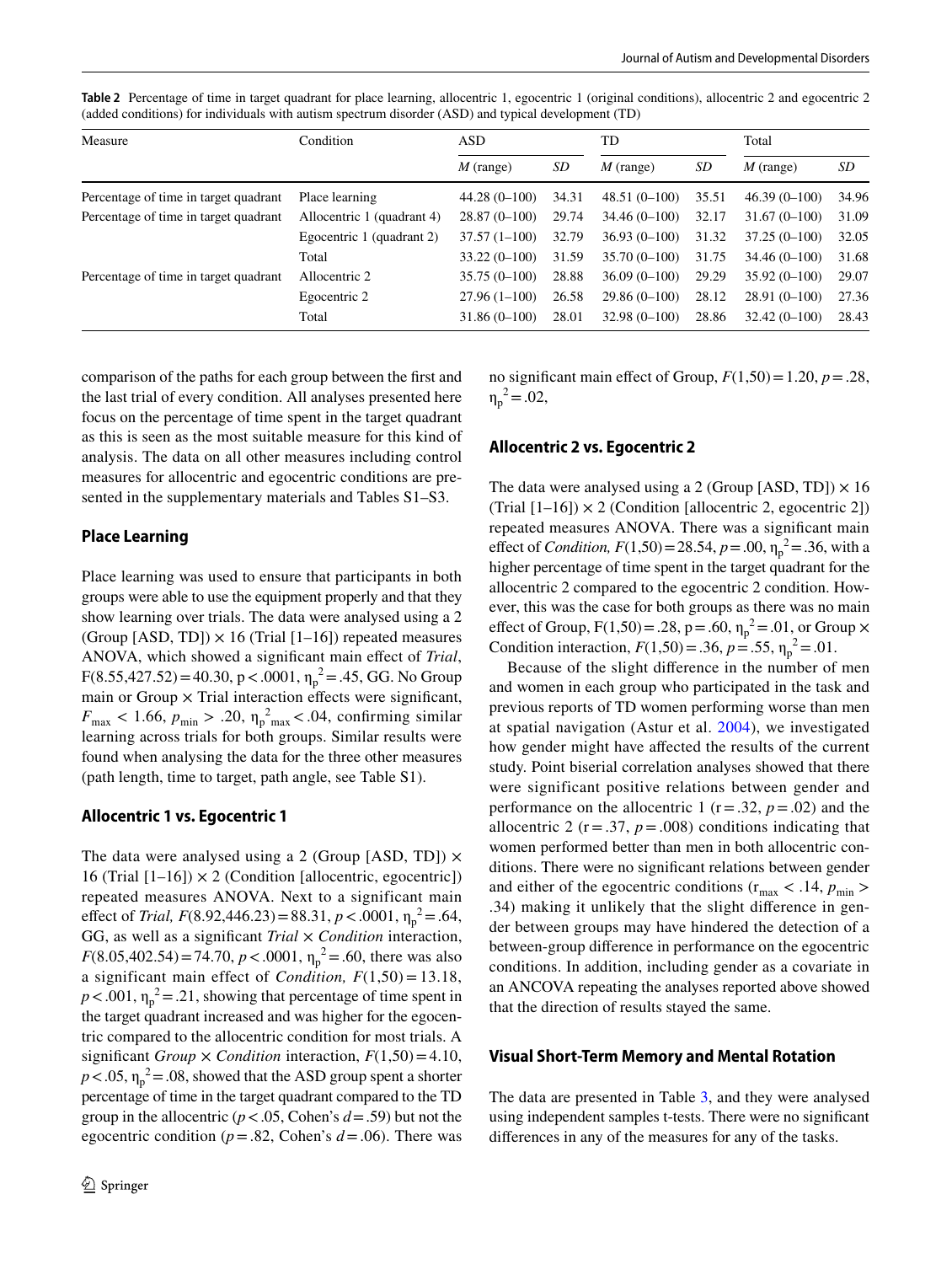<span id="page-7-0"></span>**Table 3** Measures for visual short-term memory and mental rotation for participants with autism spectrum disorder (ASD) and typical development (TD)

| Task                            | ASD M(SD)         | TD M (SD          | t(df)    | $\boldsymbol{p}$ | Cohen's $d$ |
|---------------------------------|-------------------|-------------------|----------|------------------|-------------|
| Brooks matrix task <sup>a</sup> |                   |                   |          |                  |             |
| Total correct (out of 24)       | 12.92 (4.87)      | 12.04(5.30)       | .61(48)  | .54              | .17         |
| Maximum level (out of 8)        | 6.12(1.62)        | 6.08(1.96)        | .08(48)  | .94              | .02         |
| Trials attempted (out of 24)    | 17.52 (3.94)      | 17.28(5.00)       | .19(48)  | .85              | .05         |
| Manikin task <sup>b</sup>       |                   |                   |          |                  |             |
| Average accuracy                | .91( .14)         | .83(.16)          | 1.89(46) | .07              | .55         |
| Average RT in ms                | 2964.46 (1215.11) | 3195.15 (1144.24) | .68(46)  | .50              | .20         |
| Mental rotations test           |                   |                   |          |                  |             |
| Sum of credits (out of 24)      | 8.08(6.09)        | 7.04(4.51)        | .70(50)  | .49              | .19         |
| Trials attempted (out of 24)    | 15.23 (5.70)      | 14.42(5.11)       | .54(50)  | .59              | .15         |

<sup>a</sup>Only 25 TD and 25 ASD individuals completed this task

<sup>b</sup>One ASD individual did not complete this task. A further 2 ASD and 1 TD participants were excluded because they were at chance in discriminating between right and left in the control task. For both tasks, the remaining participants in both groups were still matched on VIQ, PIQ, FIQ, age  $(t_{\text{max}} = -.81, p_{\text{max}} = .42,$ Cohen's  $d_{\text{max}} = .23$ ) and gender ( $X^2_{\text{max}} = 2.93$ ,  $p_{\text{max}} = .09$ ).

<span id="page-7-1"></span>**Table 4** Bivariate correlations among spatial navigation performance in the allocentric condition and performance on visual short-term memory (Brooks matrix task) and mental rotation tests (Manikin, Mental rotations task) for groups of individuals with autism spectrum disorder (ASD) and typical development (TD) and for both groups in total

|                                           | Allo ASD Allo TD Allo Total |        |        |
|-------------------------------------------|-----------------------------|--------|--------|
| Brooks matrix task—total correct          | $-.10$                      | .33    | .13    |
| Brooks matrix task—maximum<br>level       | $-.22$                      | -21    | .06    |
| Brooks matrix task—trials<br>attempted    | $-.22.$                     | .17    | .03    |
| Manikin task—average accuracy             | $.36^{+}$                   | .19    | .19    |
| Manikin task—average RT                   | $-.25$                      | $-.25$ | $-.20$ |
| Mental rotations test—sum of<br>credits   | .11                         | -20    | .11    |
| Mental rotations test—trials<br>attempted | -26                         | $-.21$ | $-.04$ |
|                                           |                             |        |        |

 $+p < .10$ 

#### **Correlations Among Tasks**

Finally, we investigated correlations among allocentric navigation performance and performance on memory and mental rotation tasks. Since there were no significant correlations among any of the measures for either group (see Table [4](#page-7-1)), it seems unlikely that performance on the visual short-term memory and mental rotations tasks may have influenced performance on the allocentric navigation task.

# **Discussion**

The primary aim of this study was to explore if ASD individuals show spatial navigation difficulties particularly in allocentric spatial navigation. Such a deficit would be consistent with the relational binding account of autistic memory (Bowler et al. [2011\)](#page-9-6). To test this, we compared matched groups of adults with and without ASD on navigation conditions that either required egocentric or allocentric processing (Bohbot et al. [2004\)](#page-9-10) using a human virtual reality adaptation of the Morris Water Maze task. We predicted to find particular difficulties in ASD with forming view-point independent, allocentric representations. As control tasks visual short-term memory and mental rotation tasks were used to measure participants' ability to process and manipulate spatial information. We did not expect difficulties in ASD on these tasks.

Our prediction was confirmed for the two original test conditions. Only for the allocentric condition ASD individuals spent less time in the target quadrant compared to TD individuals. This finding is supported by a number of other observations. First, there were no differences between groups in place learning (the baseline condition). Second, there were no differences between groups in participants' ability to follow instructions (out of pool, finger lift times) and speed of learning (time out times). There was also no difference between groups in how long they took to complete the distracter task between blocks (bursting the bubbles), suggesting that both groups experienced the same time interval between tasks. Finally, consistent with our expectations no between-group differences were found for the control tasks of visual short-term memory and mental rotation. The absence of any significant correlations among allocentric navigation and visual short-term memory and mental rotation performance makes it unlikely that these abilities had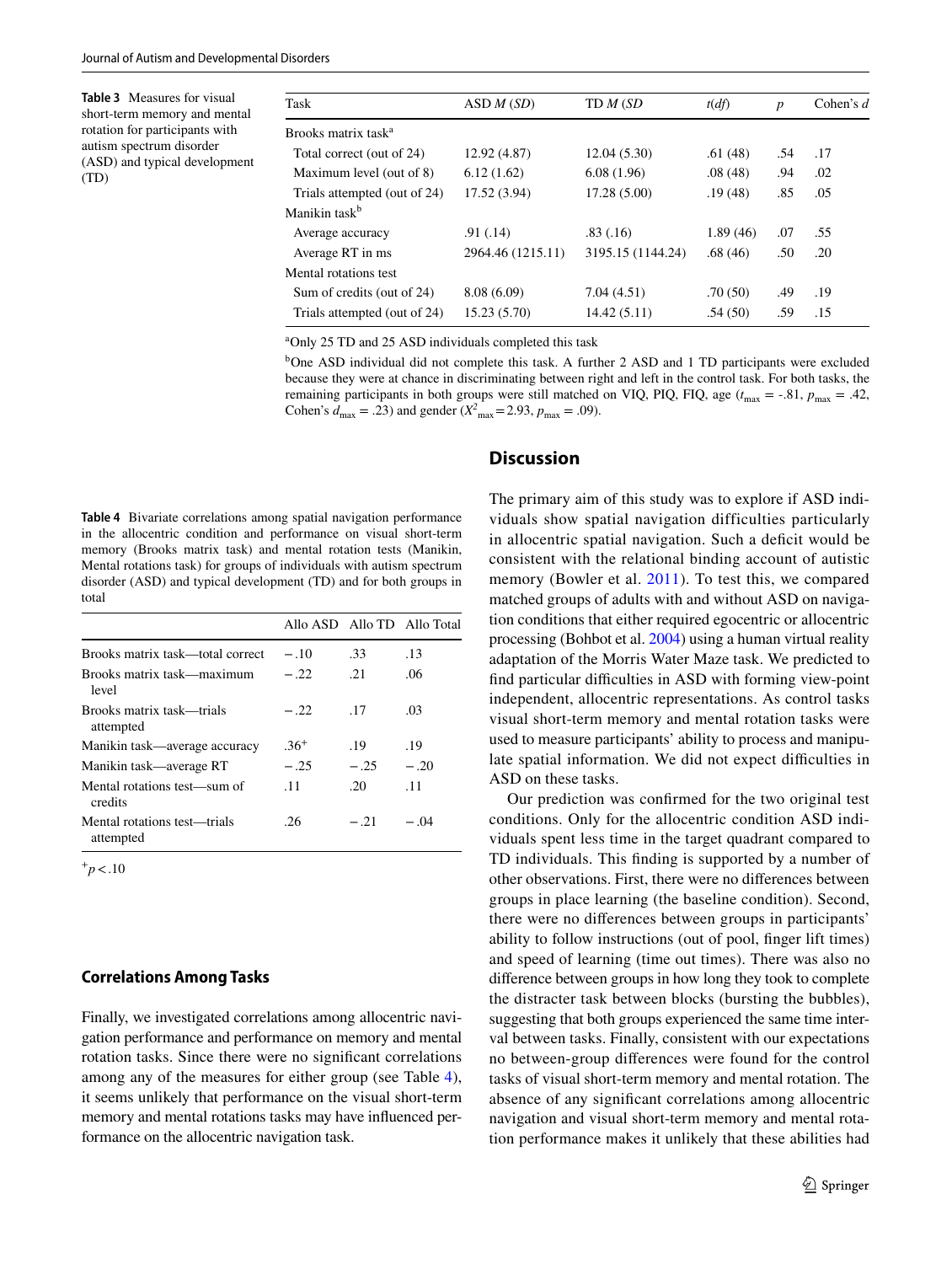any influence on the significant between-group difference in allocentric spatial navigation performance.

There are a number of possible caveats to the conclusions drawn from the present findings. These caveats ask for a cautious interpretation of the results and future research is needed to confirm them and the conclusions drawn from this study. First, the allocentric condition of our task may have been more complex than the egocentric condition which was reflected in participants' longer paths and time taken to find the platform in the allocentric compared to the egocentric condition. However, the formation of a viewpoint independent representation of the world is in general a more complex operation. What is important, however, is the fact that the allocentric condition was more difficult for both groups, yet only ASD participants showed diminished performance in this condition relative to the comparison group. Second, it might seem surprising that we did not find any differences between groups in any of the other performance measures such as time to target or path length. However, these other measures are not independent of one another and, therefore, they do not necessarily indicate success in the task. A very high variation among participants might have obscured any differences between groups in these performance measures. Percentage of time in the target quadrant is a measure that is often used in the literature and it is less vulnerable to variation between participants because it is expressed as a percentage. A third limitation may be that more females were tested in the TD compared to the ASD group. Since it is known that females show lower performance compared to males on spatial navigation tasks in TD populations (Astur et al. [2004](#page-9-17)), the slightly higher number of females in our TD sample may have diminished differences between groups. This is however unlikely as correlations between task performance and gender suggest that women performed better on the allocentric conditions in this study. A fourth caveat may be that an aerial view on the search area was used which makes the task less realistic and might require different processing mechanisms compared to navigation in the real world. Future studies should, therefore, use real-life navigation or 3D environments to represent real-life situations more closely. Despite this last limitation, the Water Maze task was chosen to be most appropriate since the aim of this study was to test the relational binding account of ASD which implicates altered functioning of the hippocampus as the basis of difficulties in ASD. Moreover, Feigenbaum and Morris [\(2004](#page-10-18)) showed difficulties in allocentric navigation on the water maze task in a patient population with temporal lobectomy including the hippocampus.

At first glance, it may also seem surprising that there was no significant difference between groups in the percentage of time spent in the target quadrant for the added allocentric condition (allocentric 2). In the two added conditions, both groups spent more time in the target quadrant in allocentric 2 compared to egocentric 2. Also, the results suggested that the egocentric 2 condition was more difficult for both groups. In this condition, the platform position moved when the participant moved, which is unnatural and does not happen in real life because buildings stay where they are in space. However, both groups could perform this condition and most importantly the ASD group performed as well as the TD group which indicates that their spatial awareness in relation to the environment is sufficiently robust to perform the task. Allocentric 2 may have put fewer demands on the ASD group than allocentric 1 during which participants had to move around the pool while the platform and object positions remained fixed. When moving around the display area, the participant saw the display from a different perspective on every trial and had to mentally rotate the display back to the original perspective. In contrast, in allocentric 2 participants stayed in their original location while the platform and the objects changed their position and relations between platform and object positions stayed the same. Here, participants did not need to mentally rotate the display because it was being rotated for them. Possibly, allocentric 1 put higher demands on perspective taking abilities than allocentric 2. Indeed in typical participants it has been found that perspective taking abilities predicted spatial navigation abilities in a pointing task (Kozhevnikov et al. [2006\)](#page-10-30). Alternatively, by alleviating the demands for mental rotation, the allocentric 2 condition may have provided more support than allocentric 1 and this additional 'Task Support' (Bowler et al. [2004\)](#page-9-4) may be the reason why difficulties in the ASD group were only apparent in the unsupported allocentric 1 condition. Possibly, ASD individuals can overcome their difficulties under certain environmental conditions (see also Gaigg et al. [2008\)](#page-10-3). Differences between allocentric 1 and 2 may also have resulted from differing task complexity, since ASD individuals have been shown to struggle when tasks are more complex (Minshew and Goldstein [1998\)](#page-10-31). Complexity can be operationalised in terms of the number of relations/bindings a participant needs to form in each task. For allocentric 2, binary relations (Halford [1993](#page-10-32)) between the objects and the platform position need to be formed (there are no changes of objects' positions independently of each other, therefore, 2 binary relations are enough). For allocentric 1, the participant needs to form a ternary relation between the platform and object positions and their own position in order to locate the platform in a given trial. Possibly, ternary as opposed to binary relations (Halford [1993](#page-10-32)) are particularly difficult for ASD individuals (Boucher and Bowler [2008\)](#page-9-1).

Overall our findings add further support to recent evidence showing that ASD individuals have difficulty with allocentric spatial navigation as evidenced by spending less time in the target quadrant of a navigation task (Lind et al. [2013\)](#page-10-22). The fact that we could replicate this finding with a different paradigm suggests that this is a robust effect. Given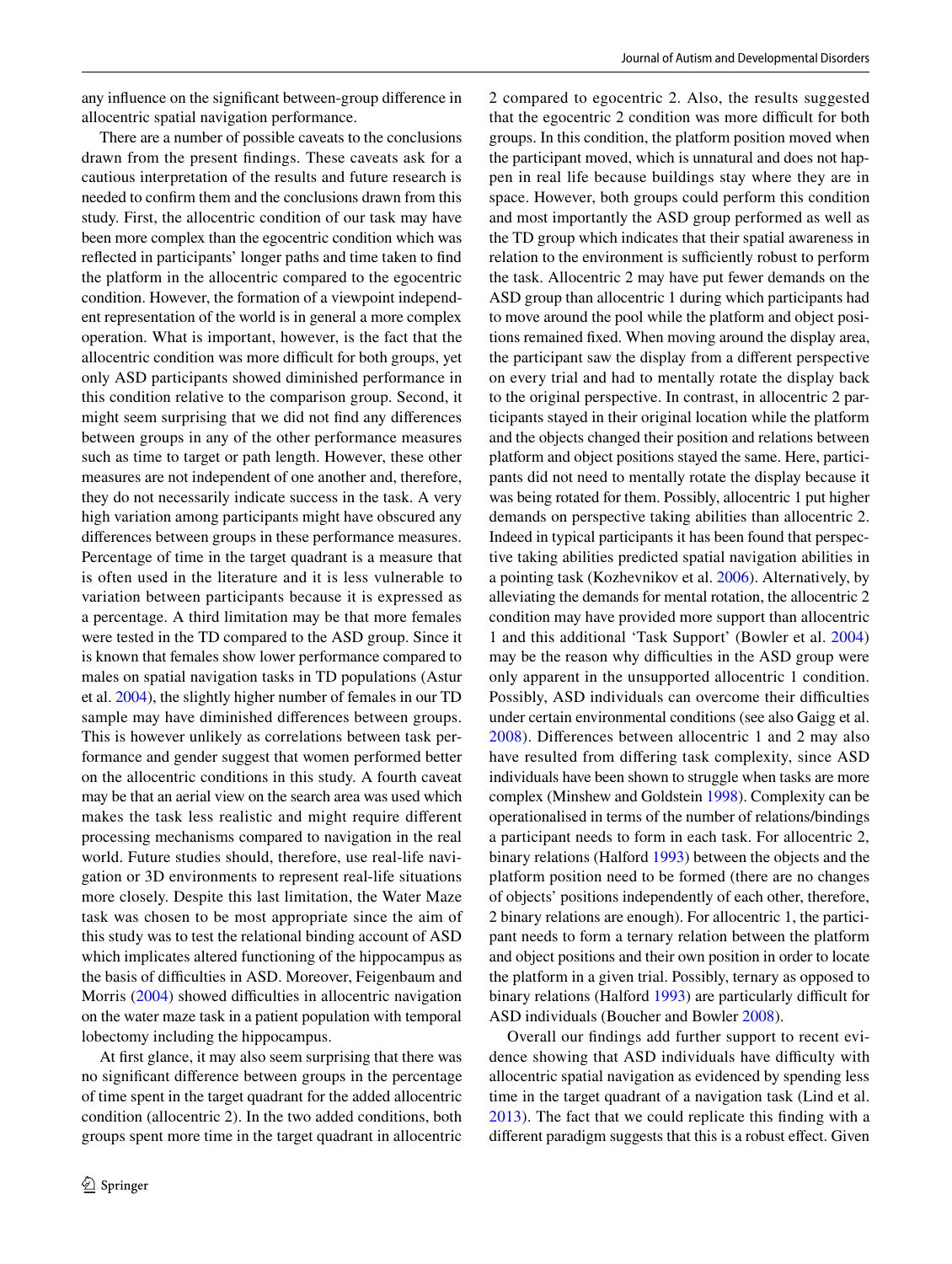that ASD individuals performed similarly or even slightly better than TD individuals on the visual short-term memory and mental rotations tasks provides strong support for the idea that hippocampally mediated processes rather than more general difficulties with temporal storage and manipulation of spatial information lead to a deficit in the allocentric navigation condition. Therefore, our finding expands the relational binding account in ASD (Bowler et al. [2011](#page-9-6)) to spatial navigation and further reinforces the task support hypothesis (Bowler et al. [2004\)](#page-9-4) in a spatial navigation paradigm. The present findings have important implications for the design of signposts and maps. Given that individuals with ASD show unimpaired performance in egocentric conditions, they might benefit from map displays along roads and at bus stops that are presented in the direction in which an individual is walking.

**Acknowledgments** We would like to thank all the participants, who have taken part in this research. The first author was supported by an Erasmus scholarship as well as a travel grant from "Die Gesellschaft der Freunde und Förderer der Technischen Universität Dresden" to work on this study.

**Author Contributions** MR, SBG and DMB conceived of the study, implemented the design and contributed to the analysis and interpretation of the results. MA offered critical comments on the design of the study and contributed to the analysis and interpretation of the results. PB programmed the task and contributed to the analysis and creation of heat maps. MR and SBG were responsible for data collection. MR drafted the manuscript and MA, SBG and DMB provided critical comments for revisions. All authors read and approved the final manuscript.

### **Compliance with Ethical Standards**

**Conflict of interest** The authors declare that they have no conflict of interest.

**Ethical Approval** All experimental procedures outlined involving human participants were in accordance with the ethical guidelines set out by the British Psychological Society, they were approved by City, University of London's Research Ethics Committee and they adhered to the 1964 Helsinki declaration and its later amendments.

**Informed Consent** Informed consent was obtained prior to participation from all individuals included in this study.

**Open Access** This article is distributed under the terms of the Creative Commons Attribution 4.0 International License [\(http://creativeco](http://creativecommons.org/licenses/by/4.0/) [mmons.org/licenses/by/4.0/](http://creativecommons.org/licenses/by/4.0/)), which permits unrestricted use, distribution, and reproduction in any medium, provided you give appropriate credit to the original author(s) and the source, provide a link to the Creative Commons license, and indicate if changes were made.

## **References**

- <span id="page-9-16"></span>Acker, W., & Acker, C. (1982). *Manual for Bexley-Maudsley automated psychological screening test*. Windsor: National Foundation for Educational Research.
- <span id="page-9-14"></span>American Psychiatric Association (2000). Diagnostic and statistical manual of mental disorders - DSM-IV-TR (4th ed., text revision). Washington, DC: American Psychiatric Association.
- <span id="page-9-0"></span>American Psychiatric Association (2013). Diagnostic and statistical manual of mental disorders (Fifth ed.). Washington, DC: American Psychiatric Association.
- <span id="page-9-17"></span>Astur, R. S., Tropp, J., Sava, S., Constable, R. T., & Markus, E. J. (2004). Sex differences and correlations in a virtual Morris water task, a virtual radial arm maze, and mental rotation. *Behavioural Brain Research, 151*(1–2), 103–115. [https://doi.org/10.1016/j.](https://doi.org/10.1016/j.bbr.2003.08.024) [bbr.2003.08.024](https://doi.org/10.1016/j.bbr.2003.08.024).
- <span id="page-9-7"></span>Bennetto, L., Pennington, B. F., & Rogers, S. J. (1996). Intact and impaired memory functions in autism. *Child Development, 67*(4), 1816–1835.<https://doi.org/10.2307/1131734>.
- <span id="page-9-8"></span>Bigham, S., Boucher, J., Mayes, A., & Anns, S. (2010). Assessing recollection and familiarity in autistic spectrum disorder: Methods and findings. *Journal of Autism and Developmental Disorders, 40*(7), 878–889.<https://doi.org/10.1007/s10803-010-0937-7>.
- <span id="page-9-10"></span>Bohbot, V. D., Iaria, G., & Petrides, M. (2004). Hippocampal function and spatial memory: Evidence from functional neuroimaging in healthy participants and performance of patients with medial temporal lobe resections. *Neuropsychology, 18*(3), 418–425. [https://](https://doi.org/10.1037/0894-4105.18.3.418) [doi.org/10.1037/0894-4105.18.3.418.](https://doi.org/10.1037/0894-4105.18.3.418)
- <span id="page-9-1"></span>Boucher, J., & Bowler, D. M. (Eds.). (2008). *Memory in autism: Theory and evidence*. Cambridge: Cambridge University Press.
- <span id="page-9-2"></span>Boucher, J., Mayes, A., & Bigham, S. (2012). Memory in autistic spectrum disorder. *Psychological Bulletin, 138*(3), 458–496.
- <span id="page-9-13"></span>Bowler, D. M., Gaigg, S. B., & Gardiner, J. M. (2008). Subjective organisation in the free recall learning of adults with Asperger's Syndrome. *Journal of Autism and Developmental Disorders, 38*(1), 104–113.<https://doi.org/10.1007/s10803-007-0366-4>.
- <span id="page-9-9"></span>Bowler, D. M., Gaigg, S. B., & Gardiner, J. M. (2014). Binding of multiple features in memory by high-functioning adults with autism spectrum disorder. *Journal of Autism and Developmental Disorders, 44*(9), 2355–2362. [https://doi.org/10.1007/s1080](https://doi.org/10.1007/s10803-014-2105-y) [3-014-2105-y.](https://doi.org/10.1007/s10803-014-2105-y)
- <span id="page-9-5"></span>Bowler, D. M., Gaigg, S. B., & Gardiner, J. M. (2015). Brief report: The role of task support in the spatial and temporal source memory of adults with autism spectrum disorder. *Journal of Autism and Developmental Disorders, 45*(8), 2613–2617. [https://doi.](https://doi.org/10.1007/s10803-015-2378-9) [org/10.1007/s10803-015-2378-9.](https://doi.org/10.1007/s10803-015-2378-9)
- <span id="page-9-6"></span>Bowler, D. M., Gaigg, S. B., & Lind, S. (2011). Memory in autism: Binding, self and brain. In I. Roth & P. Rezaie (Eds.), *Researching the autism spectrum: Contemporary perspectives* (pp. 316–346). Cambridge: Cambridge University Press.
- <span id="page-9-4"></span>Bowler, D. M., Gardiner, J. M., & Berthollier, N. (2004). Source memory in adolescents and adults with Asperger's syndrome. *Journal of Autism and Developmental Disorders, 34*(5), 533–542. [https://](https://doi.org/10.1007/s10803-004-2548-7) [doi.org/10.1007/s10803-004-2548-7](https://doi.org/10.1007/s10803-004-2548-7).
- <span id="page-9-3"></span>Bowler, D. M., Matthews, N. J., & Gardiner, J. M. (1997). Asperger`s syndrome and memory: Similarity to autism but not amnesia. *Neuropsychologia, 35*(1), 65–70. [https://doi.org/10.1016/S0028](https://doi.org/10.1016/S0028-3932(96)00054-1) [-3932\(96\)00054-1](https://doi.org/10.1016/S0028-3932(96)00054-1).
- <span id="page-9-15"></span>Brook, L. R. (1967). The suppression of visualization by reading. *The Quarterly Journal of Experimental Psychology, 19*(4), 289–299.
- <span id="page-9-12"></span>Burgess, N. (2006). Spatial memory: How egocentric and allocentric combine. *Trends in Cognitive Sciences, 10*(12), 551–557.
- <span id="page-9-11"></span>Caron, M. J., Mottron, L., Rainville, C., & Chouinard, S. (2004). Do high-functioning persons with autism present superior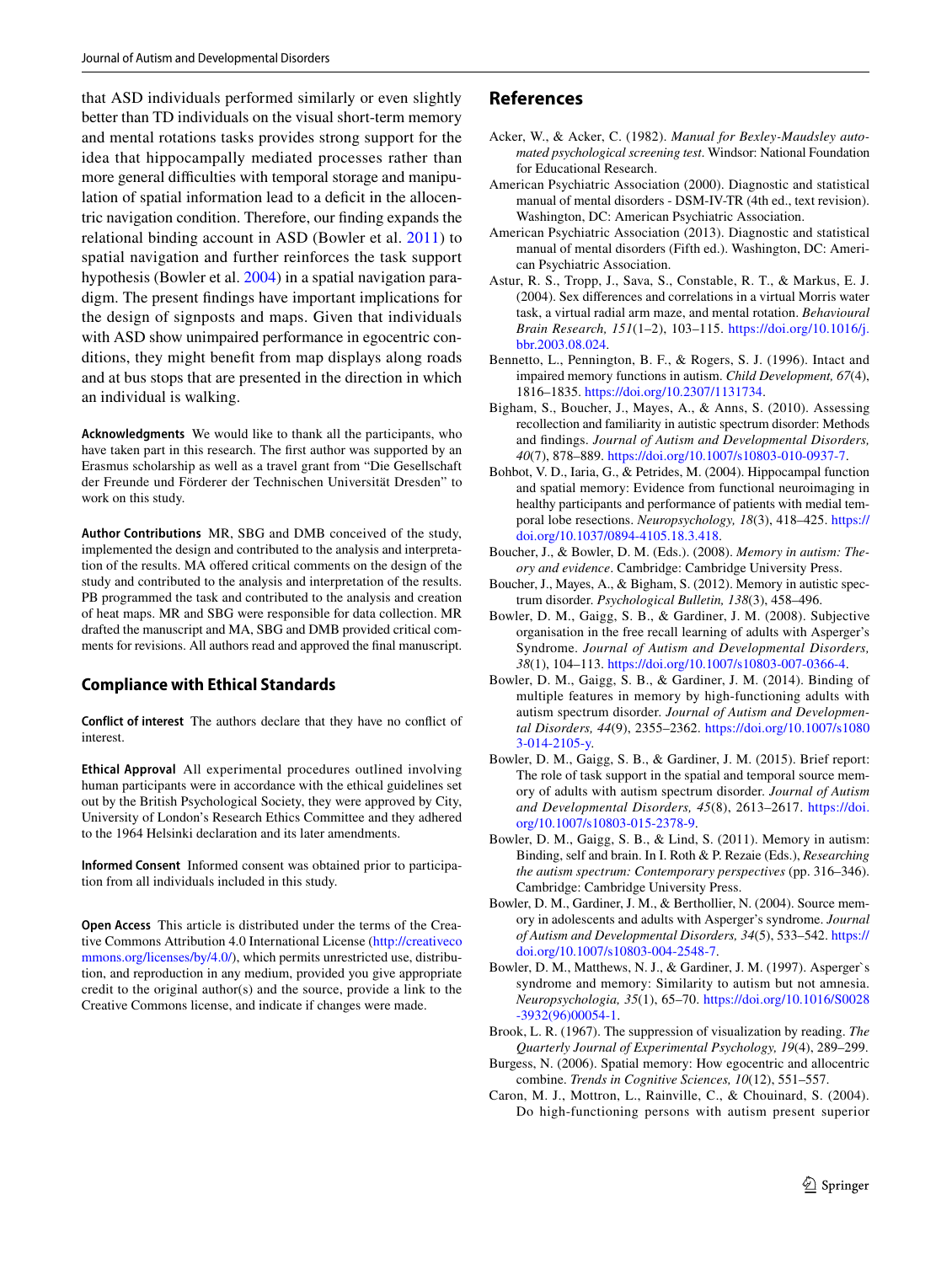spatial abilities? *Neuropsychologia, 42*(4), 467–481. [https://doi.](https://doi.org/10.1016/j.neuropsychologia.2003.08.015) [org/10.1016/j.neuropsychologia.2003.08.015.](https://doi.org/10.1016/j.neuropsychologia.2003.08.015)

- <span id="page-10-8"></span>Cooper, R. A., Plaisted-Grant, K. C., Hannula, D. E., Ranganath, C., Baron-Cohen, S., & Simons, J. S. (2015). Impaired recollection of visual scene details in adults with autism spectrum conditions. *Journal of Abnormal Psychology, 124*(3), 565–575. [https://doi.](https://doi.org/10.1037/abn0000070) [org/10.1037/abn0000070.](https://doi.org/10.1037/abn0000070)
- <span id="page-10-21"></span>Edgin, J. O., & Pennington, B. F. (2005). Spatial cognition in autism spectrum disorders: Superior, impaired, or just intact? *Journal of Autism and Developmental Disorders, 35*(6), 729–745. [https://doi.](https://doi.org/10.1007/s10803-005-0020-y) [org/10.1007/s10803-005-0020-y](https://doi.org/10.1007/s10803-005-0020-y).
- <span id="page-10-15"></span>Eichenbaum, H. (2004). Hippocampus: Cognitive processes and neural representations that underlie declarative memory. *Neuron, 44*(1), 109–120. [https://doi.org/10.1016/j.neuron.2004.08.028.](https://doi.org/10.1016/j.neuron.2004.08.028)
- <span id="page-10-2"></span>Farrant, A., Blades, M., & Boucher, J. (1998). Source monitoring by children with autism. *Journal of Autism and Developmental Disorders, 28*(1), 43–50.<https://doi.org/10.1023/A:1026010919219>.
- <span id="page-10-26"></span>Faul, F., Erdfelder, E., Lang, A.-G., & Buchner, A. (2007). G\*Power 3: A flexible statistical power analysis program for social, behavioral, and biomedical sciences. *Behavior Research Methods, 39*(2), 175–191.<https://doi.org/10.3758/BF03193146>.
- <span id="page-10-18"></span>Feigenbaum, J. D., & Morris, R. G. (2004). Allocentric versus egocentric spatial memory after unilateral temporal lobectomy in humans. *Neuropsychology, 18*(3), 462–472. [https://doi.](https://doi.org/10.1037/0894-4105.18.3.462) [org/10.1037/0894-4105.18.3.462.](https://doi.org/10.1037/0894-4105.18.3.462)
- <span id="page-10-5"></span>Gaigg, S. B., Bowler, D. M., & Gardiner, J. M. (2014). Episodic but not semantic order memory difficulties in autism spectrum disorder: Evidence from the Historical Figures Task. *Memory*. [https://doi.](https://doi.org/10.1080/09658211.2013.811256) [org/10.1080/09658211.2013.811256.](https://doi.org/10.1080/09658211.2013.811256)
- <span id="page-10-3"></span>Gaigg, S. B., Gardiner, J. M., & Bowler, D. M. (2008). Free recall in autism spectrum disorder: The role of relational and item-specific encoding. *Neuropsychologia, 46*(4), 983–992. [https://doi.](https://doi.org/10.1016/j.neuropsychologia.2007.11.011) [org/10.1016/j.neuropsychologia.2007.11.011.](https://doi.org/10.1016/j.neuropsychologia.2007.11.011)
- <span id="page-10-19"></span>Gilotty, L., Kenworthy, L., Sirian, L., Black, D. O., & Wagner, A. E. (2002). Adaptive skills and executive function in autism spectrum disorders. *Child Neuropsychology, 8*(4), 241–248. [https://](https://doi.org/10.1076/chin.8.4.241.13504) [doi.org/10.1076/chin.8.4.241.13504.](https://doi.org/10.1076/chin.8.4.241.13504)
- <span id="page-10-11"></span>Hala, S., Rasmussen, C., & Henderson, A. M. (2005). Three types of source monitoring by children with and without autism: The role of executive function. *Journal of Autism and Developmental Disorders, 35*(1), 75–89.
- <span id="page-10-32"></span>Halford, G. S. (1993). *Children's understanding: The development of mental models*. Hillsdale: L. Erlbaum.
- <span id="page-10-17"></span>Hartley, T., Trinkler, I., & Burgess, N. (2004). Geometric determinants of human spatial memory. *Cognition, 94*(1), 39–75. [https://doi.](https://doi.org/10.1016/j.cognition.2003.12.001) [org/10.1016/j.cognition.2003.12.001](https://doi.org/10.1016/j.cognition.2003.12.001).
- <span id="page-10-0"></span>Hermelin, B., & O`Connor, N. (1975). The recall of digits by normal, deaf and autistic children. *British Journal of Psychology, 66*(2): 203–209[.https://doi.org/10.1111/j.2044-8295.1975.tb01456.x](https://doi.org/10.1111/j.2044-8295.1975.tb01456.x).
- <span id="page-10-30"></span>Kozhevnikov, M., Motes, M. A., Rasch, B., & Blajenkova, O. (2006). Perspective-taking vs. mental rotation transformations and how they predict spatial navigation performance. *Applied Cognitive Psychology, 20*(3), 397–417. <https://doi.org/10.1002/acp.1192>.
- <span id="page-10-24"></span>Lind, S. E., Bowler, D. M., & Raber, J. (2014). Spatial navigation, episodic memory, episodic future thinking, and theory of mind in children with autism spectrum disorder: Evidence for impairments in mental simulation? *Frontiers in Psychology*, *5*, 1411. [https://](https://doi.org/10.3389/fpsyg.2014.01411) [doi.org/10.3389/fpsyg.2014.01411](https://doi.org/10.3389/fpsyg.2014.01411).
- <span id="page-10-22"></span>Lind, S. E., Williams, D. M., Raber, J., Peel, A., & Bowler, D. M. (2013). Spatial navigation impairments among intellectually high-functioning adults with Autism Spectrum Disorder: Exploring relations with theory of mind, episodic memory and episodic future thinking. *Journal of Abnormal Psychology, 122*(4), 1189– 1199.<https://doi.org/10.1037/a0034819>.
- <span id="page-10-20"></span>Liss, M., Harel, B., Fein, D., Allen, D., Dunn, M., Feinstein, C., et al. (2001). Predictors and correlates of adaptive functioning

in children with developmental disorders. *Journal of Autism and Developmental Disorders, 31*(2), 219–230. [https://doi.](https://doi.org/10.1023/A:1010707417274) [org/10.1023/A:1010707417274.](https://doi.org/10.1023/A:1010707417274)

- <span id="page-10-12"></span>Lopez, B., & Leekam, S. R. (2003). Do children with autism fail to process information in context? *Journal of Child Psychology and Psychiatry, 44*(2), 285–300. [https://doi.org/10.1111/1469-](https://doi.org/10.1111/1469-7610.00121) [7610.00121.](https://doi.org/10.1111/1469-7610.00121)
- <span id="page-10-27"></span>Lord, C., Rutter, M., Goode, S., Heemsbergen, J., Jordan, H., Mawhood, L., et al. (1989). Autism diagnostic observation schedule: A standardized observation of communicative and social behaviour. *Journal of Autism and Developmental Disorders, 19*(2), 185–212. <https://doi.org/10.1007/BF02211841>.
- <span id="page-10-13"></span>Maister, L., Simons, J. S., & Plaisted-Grant, K. (2013). Executive functions are employed to process episodic and relational memories in children with autism spectrum disorders. *Neuropsychology, 27*(6), 615–627.<https://doi.org/10.1037/a0034492>.
- <span id="page-10-6"></span>Minshew, N. J., & Goldstein, G. (1993). Is autism an amnesic disorder? Evidence from the California Verbal Learning Test. *Neuropsychology, 7*(2), 209–216. [https://doi.org/10.1037/08944](https://doi.org/10.1037/08944105.7.2.209) [105.7.2.209](https://doi.org/10.1037/08944105.7.2.209).
- <span id="page-10-31"></span>Minshew, N. J., & Goldstein, G. (1998). Autism as a disorder of complex information processing. *Mental Retardation and Developmental Disabilities Research Reviews, 4*(2), 129–136. [https](https://doi.org/10.1002/(SICI)10982779(1998)4:2<129::AIDMRDD10>3.0.CO;2-X) [://doi.org/10.1002/\(SICI\)10982779\(1998\)4:2<129::AIDMR](https://doi.org/10.1002/(SICI)10982779(1998)4:2<129::AIDMRDD10>3.0.CO;2-X) [DD10>3.0.CO;2-X](https://doi.org/10.1002/(SICI)10982779(1998)4:2<129::AIDMRDD10>3.0.CO;2-X).
- <span id="page-10-4"></span>Minshew, N. J., Goldstein, G., Muenz, L. R., & Payton, J. B. (1992). Neuropsychological functioning in nonmentally retarded autistic individuals. *Journal of Clinical and Experimental Neuropsychology, 14*(5), 749–761. [https://doi.org/10.1080/016886392084028](https://doi.org/10.1080/01688639208402860) [60.](https://doi.org/10.1080/01688639208402860)
- <span id="page-10-1"></span>Mottron, L., Morasse, K., & Belleville, S. (2001). A study of memory functioning in individuals with autism. *Journal of Child Psychology and Psychiatry, 42*(2), 253–260. [https://doi.org/10.1111/1469-](https://doi.org/10.1111/1469-7610.00716) [7610.00716.](https://doi.org/10.1111/1469-7610.00716)
- <span id="page-10-14"></span>O'Shea, A. G., Fein, D. A., Cillessen, A. H. N., Klin, A., & Schultz, R. T. (2005). Source memory in children with autism spectrum disorders. *Developmental Neuropsychology, 27*(3), 337–360. [https](https://doi.org/10.1207/s15326942dn2703_3) [://doi.org/10.1207/s15326942dn2703\\_3.](https://doi.org/10.1207/s15326942dn2703_3)
- <span id="page-10-16"></span>Opitz, B. (2010). Neural binding mechanisms in learning and memory. *Neuroscience and Biobehavioural Reviews, 34*(7), 1036–1046. [https://doi.org/10.1016/j.neubiorev.2009.11.001.](https://doi.org/10.1016/j.neubiorev.2009.11.001)
- <span id="page-10-29"></span>Peters, M., Laeng, B., Latham, K., Jackson, M., Zaiyouna, R., & Richardson, C. (1995). A Redrawn Vandenberg and Kuse mental rotations test: Different versions and factors that affect performance. *Brain and Cognition, 28*(1), 39–58. [https://doi.org/10.1006/](https://doi.org/10.1006/brcg.1995.1032) [brcg.1995.1032](https://doi.org/10.1006/brcg.1995.1032).
- <span id="page-10-23"></span>Prior, M., & Hoffmann, W. (1990). Brief report: Neuropsychological testing of autistic children through an exploration with frontal lobe tests. *Journal of Autism and Developmental Disorders, 20*(4), 581–590.<https://doi.org/10.1007/BF02216063>.
- <span id="page-10-28"></span>Ratcliff, G. (1979). Spatial thought, mental rotation and the right cerebral hemisphere. *Neuropsychologia, 17*(1), 49–54. [https://doi.](https://doi.org/10.1016/0028-3932(79)90021-6) [org/10.1016/0028-3932\(79\)90021-6](https://doi.org/10.1016/0028-3932(79)90021-6).
- <span id="page-10-9"></span>Ring, M., Gaigg, S. B., & Bowler, D. M. (2015). Object-location memory in adults with autism spectrum disorder. *Autism Research, 8*(5), 609–619.<https://doi.org/10.1002/aur.1478>.
- <span id="page-10-7"></span>Ring, M., Gaigg, S. B., & Bowler, D. M. (2016). Relational memory processes in adults with autism spectrum disorder. *Autism Research, 9*(1), 97–106.<https://doi.org/10.1002/aur.1493>.
- <span id="page-10-10"></span>Semino, S., Ring, M., Bowler, D. M., & Gaigg, S. B. (2017). The influence of task demands, verbal ability and executive functions on item and source memory in Autism Spectrum Disorder. *Journal of Autism and Developmental Disorders*. [https://doi.org/10.1007/](https://doi.org/10.1007/s10803-017-3299-6) [s10803-017-3299-6.](https://doi.org/10.1007/s10803-017-3299-6)
- <span id="page-10-25"></span>Silk, T. J., Rinehart, N., Bradshaw, J. L., Tonge, B., Egan, G., O`Boyle, M. W., et al. (2006). Visuospatial processing and the function